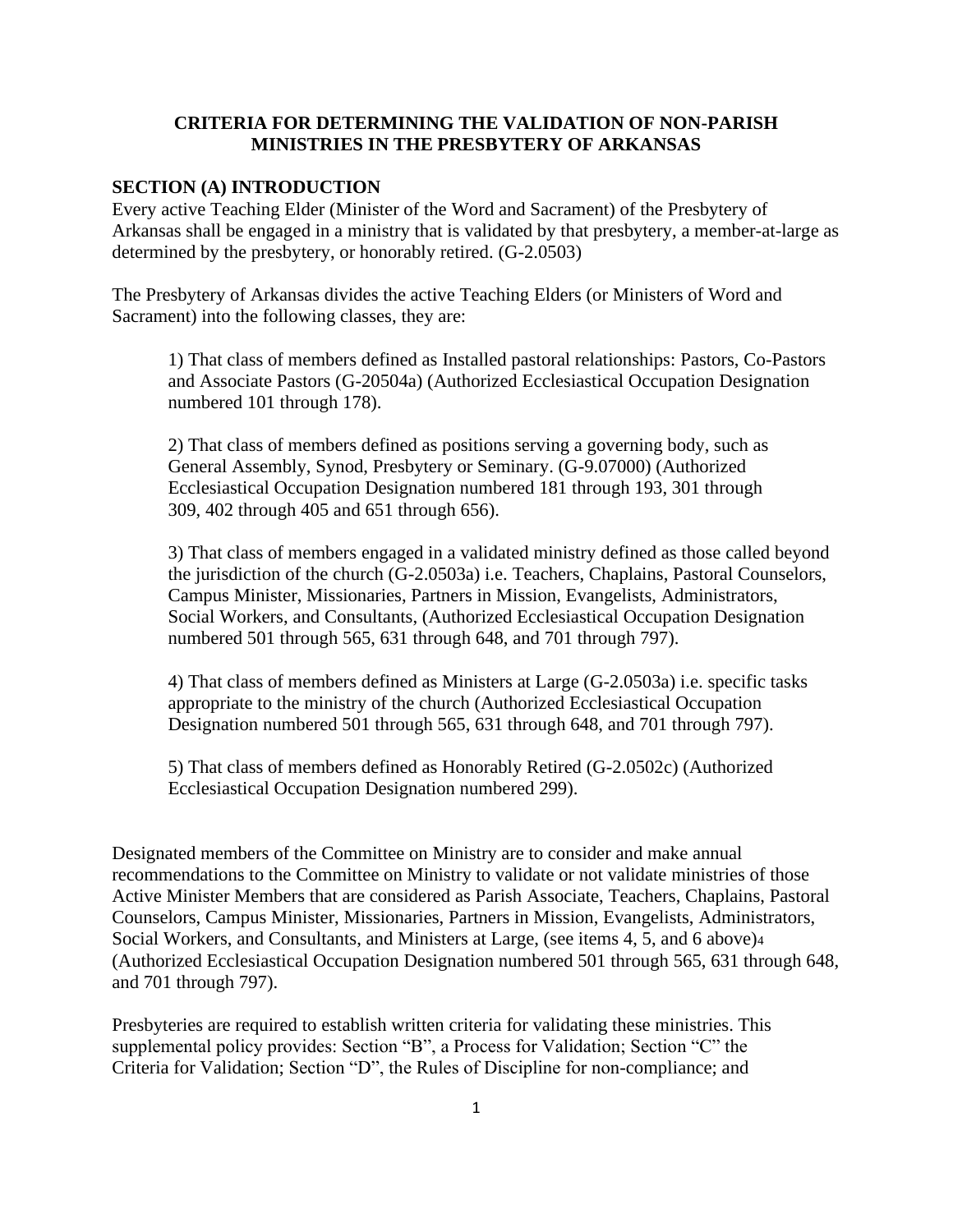Section "E" the process for a Housing and Manse Allowance.

Exhibits include an Exhibit "A" the Application for Initial Validated Ministry Form; and Exhibit "B" the Validated Ministry Annual Report Form with the request for Renewal and Housing and Manse Allowance.

## **SECTION (B) PROCESS OF VALIDATION**

**For that class of ministers defined as teachers, chaplains, pastoral counselors, campus ministers, missionaries, partners in mission, evangelists, administrators, social workers, consultants, and ministers at large (Authorized Ecclesiastical Occupation Designation numbered 501 through 565, 631 through 648, and 701 through 797).**

Members of the Committee on Ministry of the Presbytery of Arkansas shall be designated to handle these requests and bring them before the Committee on Ministry.

### **Section (B)(1) Application for Validation**

Designated members of the Committee on Ministry shall review all written applications of validation (Exhibit "A") received prior to the stated meeting. The applicant shall meet with the designated members, the employing organization can accompany the applicant to the meeting or they can submit a written statement of employment.

If during the investigation and review of the written request for validation designated members of the Committee on Ministry identify an adequate amount of satisfactory evidence that the criteria for validated ministry is being met, then they shall recommend to the Committee On Ministry that the request for validation be approved.

If the designated members of the Committee on Ministry decide not to recommend the validation of the ministry, then the applicant shall have the right make a request to reconsider the application and to present new evidence to the designated members of the Committee on Ministry.

If the designated members of the Committee on Ministry decide a second time not to recommend the validation of the ministry, then the applicant shall have the right make a request to plenary of the Committee on Ministry to consider the application.

Regardless of the recommendation of the designated members of the Committee on Ministry, the Plenary of the Committee on Ministry may or may not recommend to the Presbytery that the validation of the ministry be approved.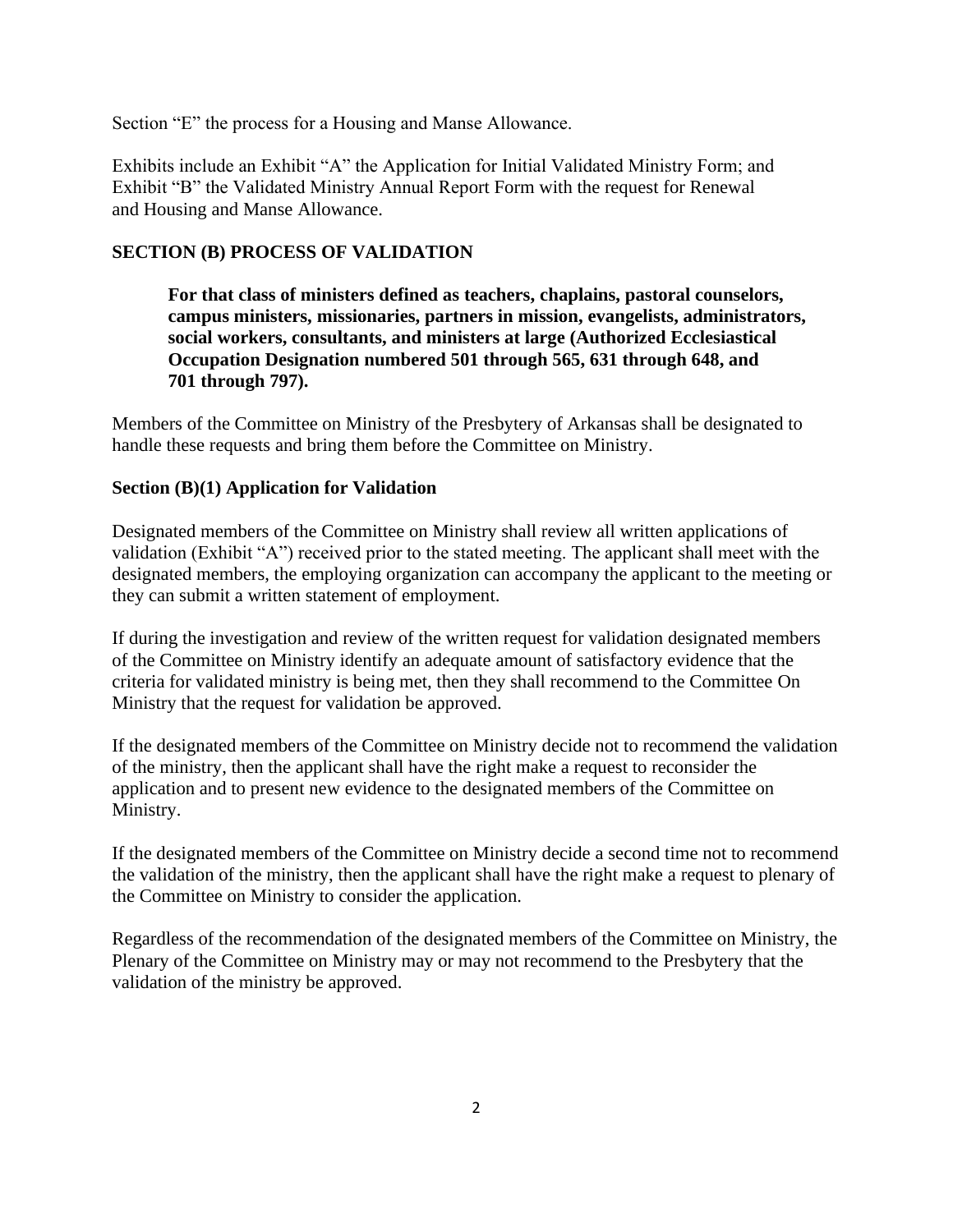#### **Section (B)(2) Renewal of Validation**

Each year the designated members of the Committee on Ministry shall review all requests for renewal of validation (Exhibit "B") i.e. the Validated Ministry Annual Report Form with request for Renewal.

If during a review of the written report and request for renewal of validation the designated members of the Committee on Ministry identify an adequate amount of satisfactory evidence that the criteria for validated ministry is being met, then the designated members of the Committee on Ministry shall recommend to the Committee On Ministry that the written report and request for renewal of validation be approved.

If during a review the designated members of the Committee on Ministry identify a concern then they shall invite the minister, a member of the employing agency, or both, to respond in person or in writing about the concern.

If the designated members of the Committee on Ministry decide not to recommend validation of the renewal of the validation of the ministry, they shall inform the minister, the employing agency, and the Committee on Ministry of this recommendation with a concise, written statement of its concerns and reasons along with a proposed cure to the objections.

Regardless of the recommendation of the designated members of the Committee on Ministry, the plenary of the Committee on Ministry may or may not recommend to the Presbytery that the renewal of the validation of the ministry be renewed.

## **SECTION (C) CRITERIA FOR VALIDATING MINISTRIES**

In determining which Ministers of the Word and Sacrament have validated ministries the designated members of the Committee on Ministry shall be guided by these criteria and standards.

### **Section (c)(1) Residency and/or work requirement**

Ordinarily each Minister must either maintain his/her permanent and or primary residence within the geographical boundaries of the Presbytery of Arkansas.

If a Minister's primary place of employment is not within the geographical boundaries of the Presbytery of Arkansas, then in addition to each annual report there must be a separate written request for permission to labor outside the bounds of Presbytery of Arkansas (BOO G3.0306)

### **Section (C)(2) Ecclesiastical Designation**

Each Minister must have a verifiable designation. Each Minister must provide their Authorized Ecclesiastical Occupation Designation.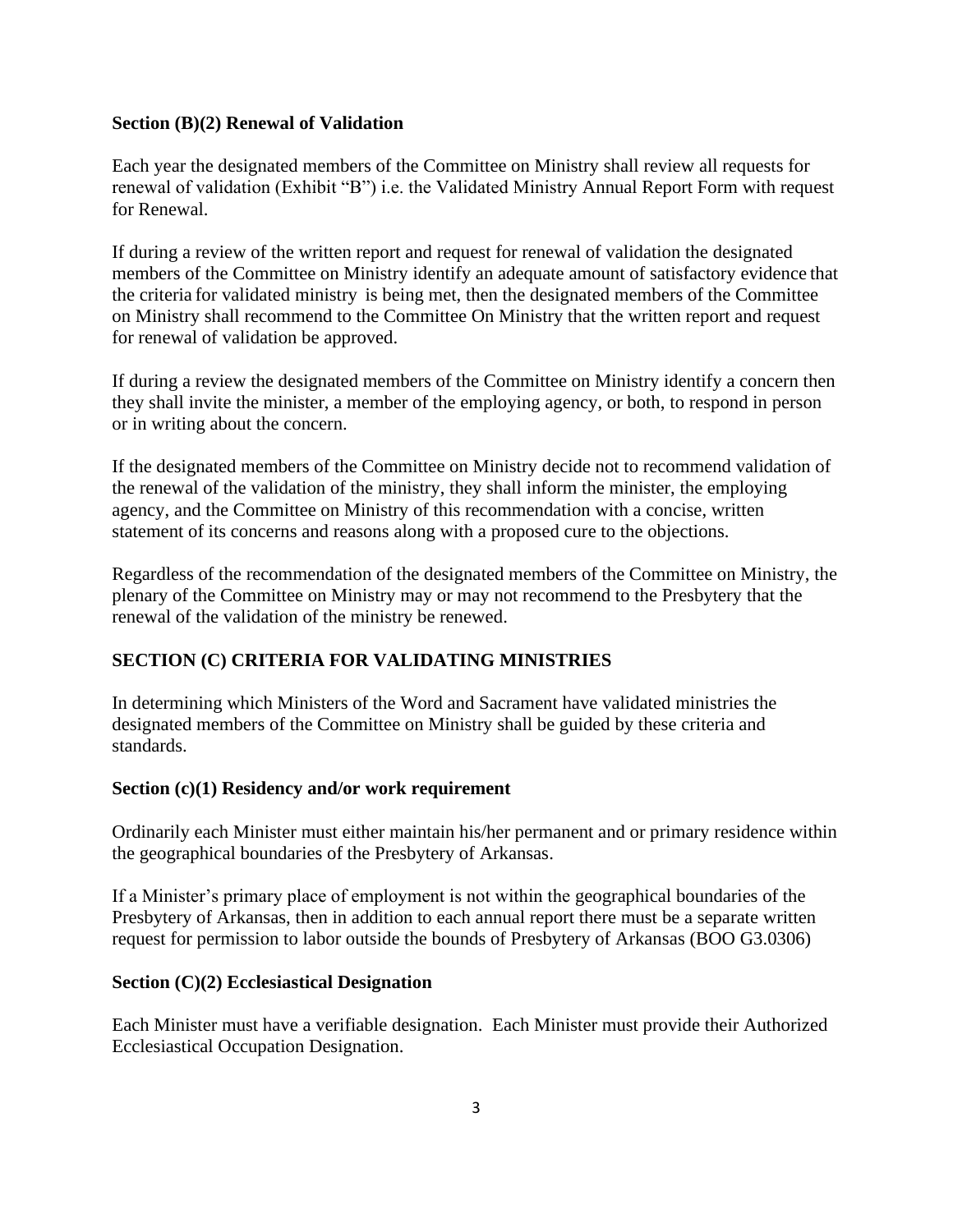### **Section (C)(3) Participation**

Each Minister must be active in a local PCUSA church and participate in the life of that church. Each Minister must attend at least one Presbytery meeting each calendar year and the attendance will be verified against the official attendance sheet.

### **Section (C)(4) Other Participation**

Each Minister must Preach or serve as Pulpit supply at least one time a year, and/or perform other ecumenical / ecclesiastical / religious activities.

### **Section (C)(5) Validated Ministry**

Each Minister must describe his/her work and pastoral care and how it relates to the overall mission of the church and enhances the work of the Presbytery of Arkansas.

## **SECTION (D) RULES OF DISCIPLINE**

If an active Minister of the Word and Sacrament of the Presbytery of Arkansas fails to submit a Report and Motion for Renewal of Validation then the designated members of the Committee on Ministry shall:

1) Send one additional request letter by certified mail, return receipt to the last local address supplied on the last report which will notify the Minister of the failure to submit the report and giving 10 business days to comply.

2) If the Minister fails to comply, then the committee shall be allowed to make a motion to have the Minister placed on the inactive roll.

If an active Minister of the Word and Sacrament of the Presbytery of Arkansas fails to have his/her Report and Motion for Renewal of Validation approved then the designated members of the Committee on Ministry shall:

- 1) Be allowed to make a motion to have the minister placed on the inactive roll. Or
- 2) Recommend that the Teaching Elder be deleted from the roll of membership and upon the request of a session dismiss that person to a congregation (G-2.0508)

### **SECTION (E) HOUSING OR MANSE ALLOWANCE**

Section 107 of the Internal Revenue Code states:

In the case of a "Minister of the Gospel," gross income does not include: (1) the rental value of a home furnished to him or her as part of his or her compensation; or (2) the allowance paid to him or her to rent or provide a home. Two requirements must be met by ministers in order to qualify for the income exclusion: 1) one must be a "minister" in a validated ministry 2) a properly established housing allowance must be set up for expenses used to rent or to provide a home for the minister.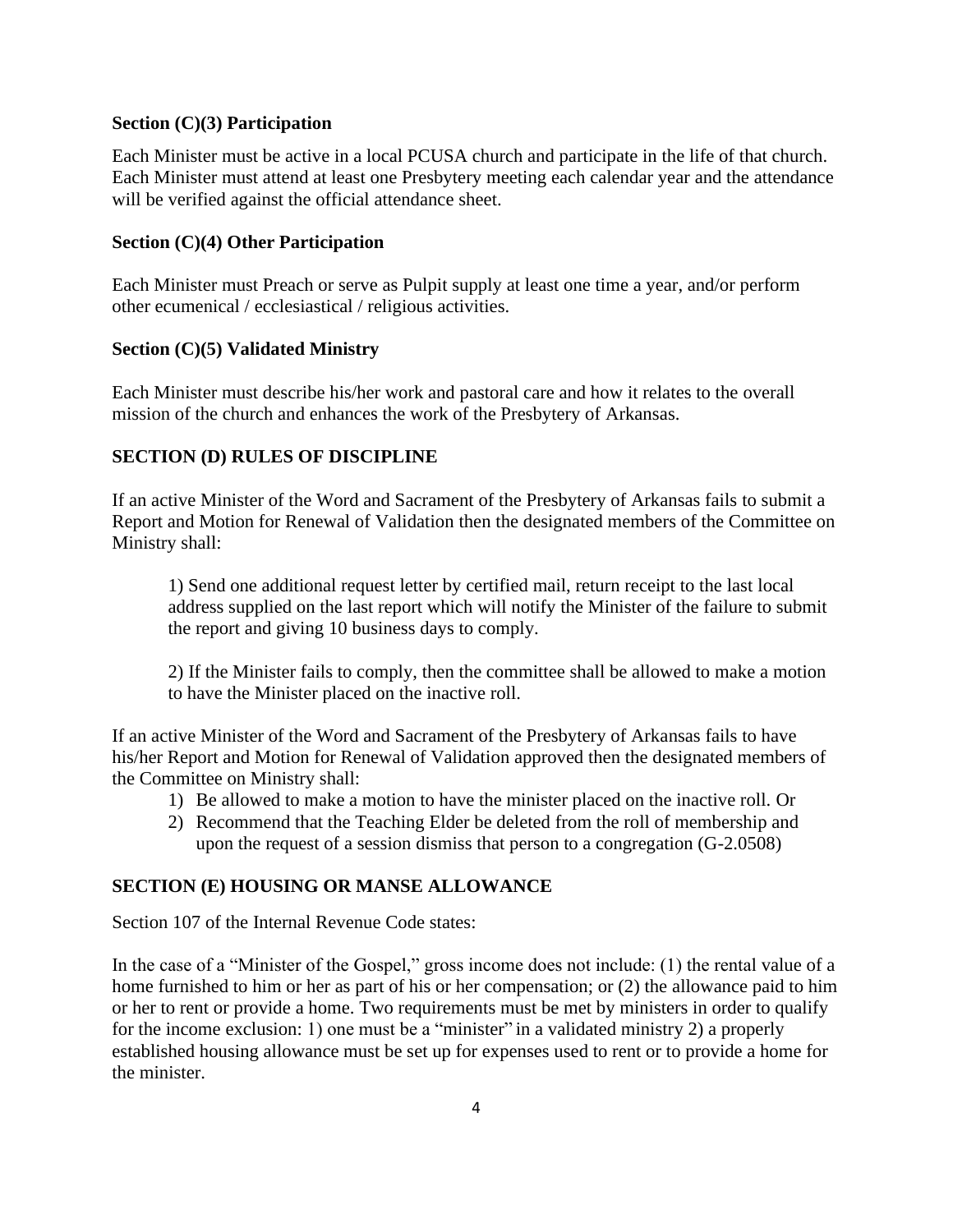The employing body must designate the allowance giving the use of the manse or setting a specific amount in advance; retroactive designation of a housing allowance is prohibited and in such cases the exclusion will be disallowed. Expenditures for such things as rent, down payment, mortgage installment payments, closing costs, mortgage interest, real estate taxes, special assessments for such purposes as streets and sewers, garbage removal, utilities, repairs and maintenance, fire, theft and accident liability insurance, and home furnishings may be qualifying "costs of providing a home." If any of these expenses are larger than the amount designated, the excess amount may not be excluded. Any part of the housing allowance spent in connection with business or income property owned by the minister, in addition to his or her home, does not qualify for the exclusion and must be included in the gross income. Any part of the allowance spent on items not directly related to renting or providing a home, such as the purchase of food, clothing, or maid service, is not excludable from gross income. Unless the amount designated as housing allowance is actually used for the intended purpose, it is not excludable from gross income.

The allowance amount to be excluded from gross income also **may not exceed the fair rental value of the property.** The fair rental value is defined in Revenue Ruling 71-280 as the amount of rent that an unrelated party would pay for the home, including furnishings and related structures, such as garages, plus utility costs.

Internal Revenue Service Publication 517 states:

If you own your home and you receive as part of your pay a housing allowance, you may exclude from gross income the smallest of the following:

- The amount actually used to provide a home,
- The amount officially designated as a rental allowance, or
- The fair rental value of the home, including furnishings, utilities, garage, etc.

For example, if the housing allowance is \$500 per month and the fair rental value of the furnished home plus utilities is \$400 per month, only \$400 a month may be excluded from gross income pursuant to § 107. The excess \$100 a month must be included in gross income, even though it had been designated as housing allowance.

The church can document the required advance designation of housing allowance in a contract, minutes, budget resolution, or any other appropriate instrument evidencing an official action designating a specified amount for the housing allowance in advance of payment of the allowance. If a church has more than one minister, the qualification of each for the exclusion is determined on an individual basis. A specific designation is required for each minister rather than a general designation for all the ministers. This requirement has been affirmed in the Tax Court case of *Boyer v. Commissioner*, 69 T.C. 521 (1977).

Other specific points of interest relating to housing allowances are: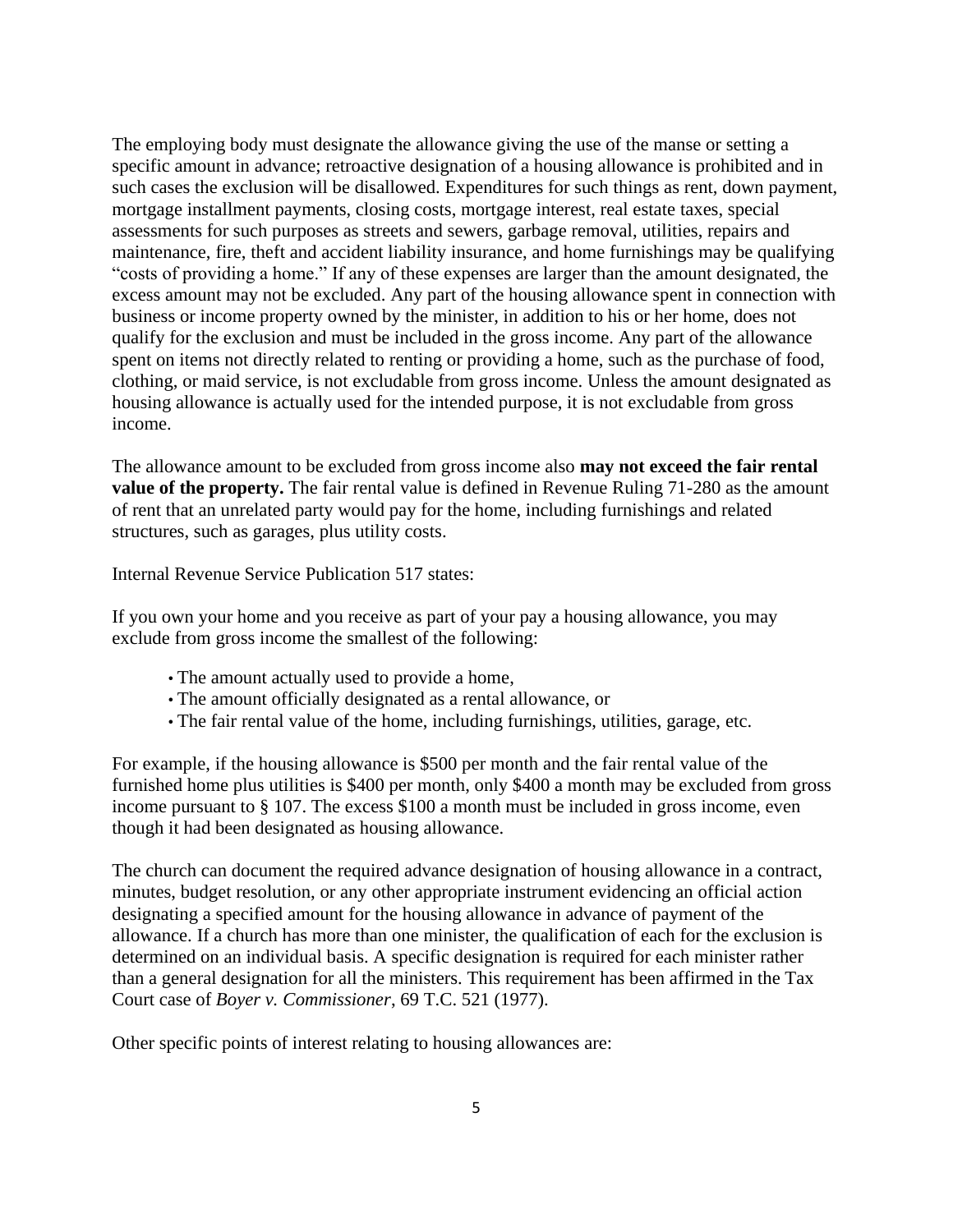- 1. It is immaterial whether the housing allowance is paid separately or as part of the overall compensation for the minister, providing the allowance is properly designated in advance. In other words, one check may be used to pay the minister's salary and her or his housing allowance and the allowance will be excludable from her or his gross income if the allowance was properly designated in advance.
- 2. Designation of a minister's entire salary as a housing allowance will not necessarily permit exclusion of her or his compensation from income tax. Only the amount the minister actually spent for providing a home (up to its fair rental market value as described above) may be excluded from gross income for federal income tax purposes.
- 3. Persons not specifically ordained, licensed, or commissioned by the denomination do not qualify for the housing allowance exclusion. Religious workers such as a "minister of music" or "minister of education" who are not ordained, perform no sacerdotal functions, and who are not commissioned to conduct worship in a congregation do not qualify for the exclusion.
- 4. The overall amount that is designated for the housing allowance exclusion must be reasonable. Remember that "fair rental value" includes furnishings and utilities. Where a furnished manse with paid utilities is provided, there still may be some "costs of providing a home" (such as furniture provided by the minister) that are outof-pocket expenses. Remember, however, items that could be designated as personal (e.g., a video game machine, and toiletries), rather than related to the home, are unlikely to withstand audit scrutiny.

Note: Interest and taxes paid by the minister on her or his owned primary residence qualify as itemized deductions from income in addition to the housing allowance exclusion. A minister may use her or his designated allowance to purchase, rather than rent, a home and then deduct interest and taxes paid on her personal residence as itemized deductions on her tax return, as well as having the housing allowance excluded under Internal Revenue Code § 107. Internal Revenue Service Ruling 83-3 attempted to eliminate this "double benefit," but it was restored in the 1986 Tax Reform Act.

The designated members of the Committee on Ministry committee will review all housing and or manse allowance motions for the calendar year at the beginning of the calendar year and must report all recommendations to the first Presbytery meeting of the calendar year. All housing and manse allowance motions shall be a part of the motion for renewal of validation (annual) report.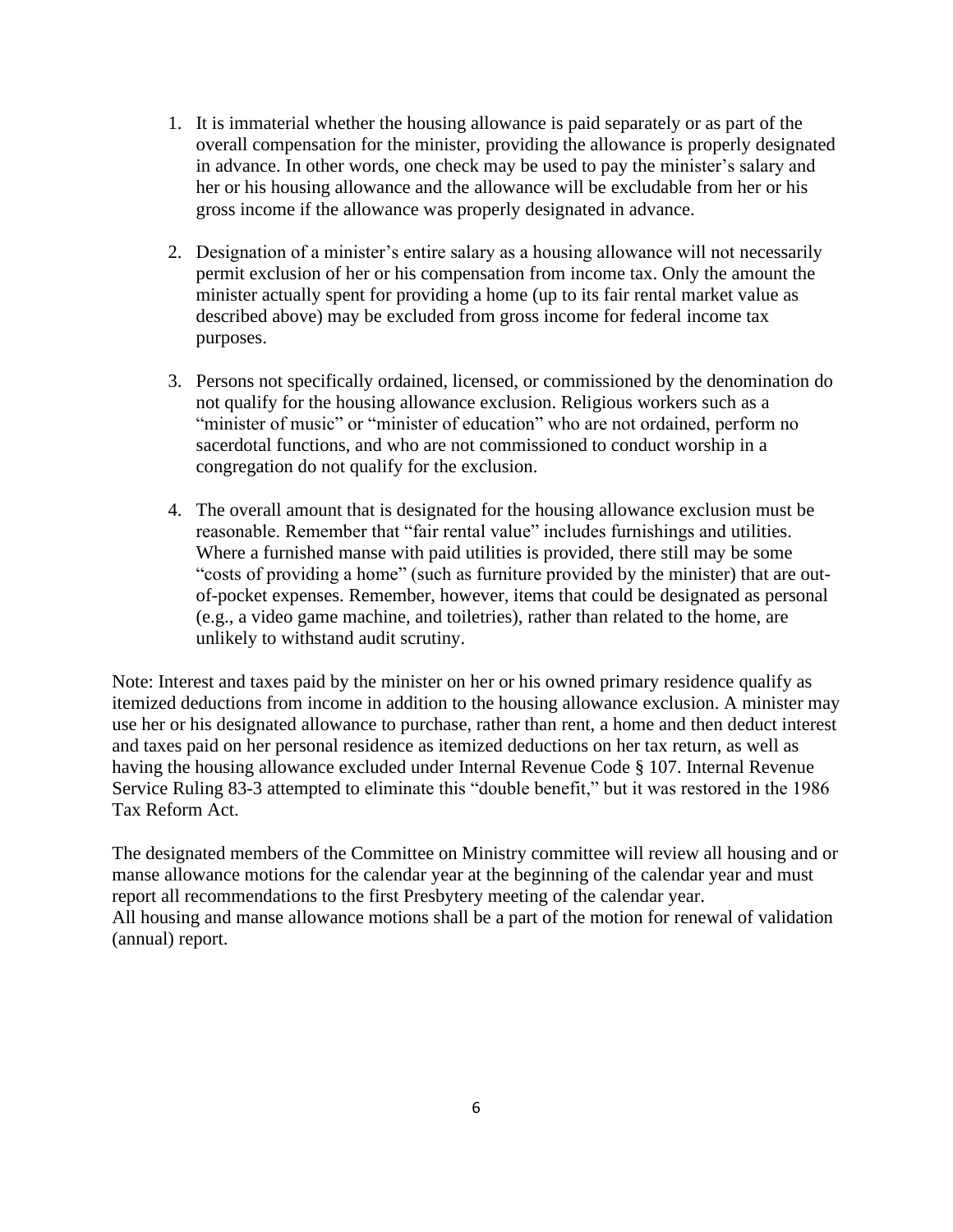# **PRESBYTERY OF ARKANSAS Committee on Ministry Application for Validated Ministry**

| Date: $\_\_$                                                                      |  |
|-----------------------------------------------------------------------------------|--|
| <b>Personal Information</b>                                                       |  |
|                                                                                   |  |
|                                                                                   |  |
|                                                                                   |  |
|                                                                                   |  |
|                                                                                   |  |
| <b>Employer Information</b>                                                       |  |
|                                                                                   |  |
|                                                                                   |  |
| City/State/Zip:                                                                   |  |
|                                                                                   |  |
| Are you currently a PCUSA ordained Minister of Word and Sacrament?                |  |
|                                                                                   |  |
|                                                                                   |  |
| Please list your formal education. Please include dates, institution and degrees. |  |
|                                                                                   |  |
|                                                                                   |  |
|                                                                                   |  |
|                                                                                   |  |
| What Ecclesiastical Designation are you requesting? (Please mark)                 |  |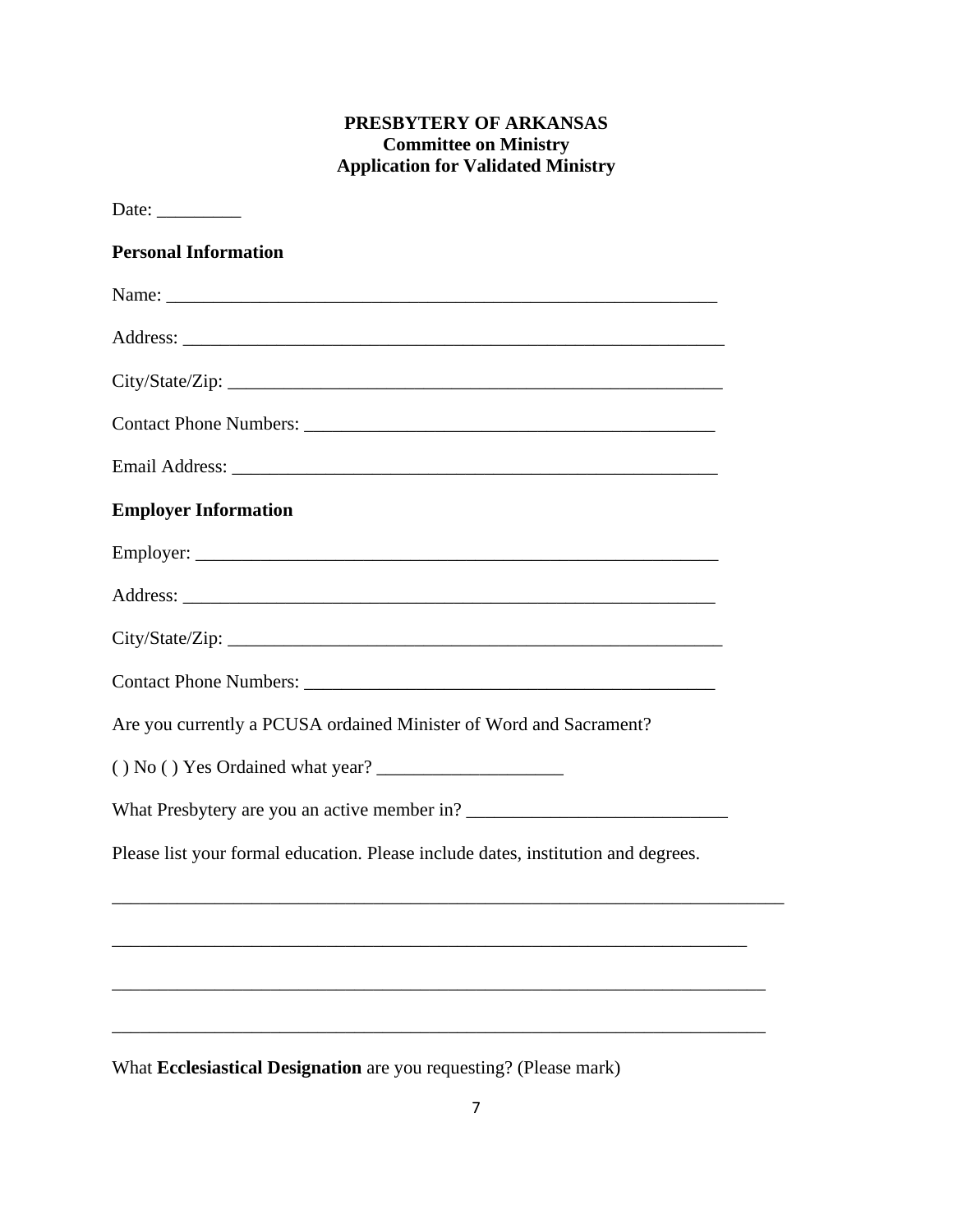| () Service at General Assembly Level | () Pastoral Counselor |
|--------------------------------------|-----------------------|
| () Service at the Synod Level        | () Campus Minister    |
| () Service at the Presbytery Level   | () Missionary         |
| () Parish Associate                  | () Partner in Mission |
| () Teachers                          | () Evangelists        |
| () Chaplains                         | () Administrators     |
| () Social Workers                    | () Consultants        |
| () Member at Large (Describe):       |                       |

#### **Participation**

Within which local PCUSA congregation will you be active?

In what ways will you participate in the life of that Congregation?

In what ways do you participate in the life of the Presbytery of Arkansas?

#### **Other Participation**

What other ecumenical / ecclesiastical / religious activities might you engage in? i.e. weddings, funerals, ecumenical worship etc.

 $\mathcal{L}_\mathcal{L} = \{ \mathcal{L}_1, \mathcal{L}_2, \ldots, \mathcal{L}_N, \mathcal{L}_N, \mathcal{L}_N, \mathcal{L}_N, \mathcal{L}_N, \mathcal{L}_N, \mathcal{L}_N, \mathcal{L}_N, \mathcal{L}_N, \mathcal{L}_N, \mathcal{L}_N, \mathcal{L}_N, \mathcal{L}_N, \mathcal{L}_N, \mathcal{L}_N, \mathcal{L}_N, \mathcal{L}_N, \mathcal{L}_N, \mathcal{L}_N, \mathcal{L}_N, \mathcal{L}_N, \mathcal{L}_N, \mathcal{L}_N, \$ 

\_\_\_\_\_\_\_\_\_\_\_\_\_\_\_\_\_\_\_\_\_\_\_\_\_\_\_\_\_\_\_\_\_\_\_\_\_\_\_\_\_\_\_\_\_\_\_\_\_\_\_\_\_\_\_\_\_\_\_\_\_\_\_\_\_\_\_\_\_\_

 $\overline{\phantom{a}}$  ,  $\overline{\phantom{a}}$  ,  $\overline{\phantom{a}}$  ,  $\overline{\phantom{a}}$  ,  $\overline{\phantom{a}}$  ,  $\overline{\phantom{a}}$  ,  $\overline{\phantom{a}}$  ,  $\overline{\phantom{a}}$  ,  $\overline{\phantom{a}}$  ,  $\overline{\phantom{a}}$  ,  $\overline{\phantom{a}}$  ,  $\overline{\phantom{a}}$  ,  $\overline{\phantom{a}}$  ,  $\overline{\phantom{a}}$  ,  $\overline{\phantom{a}}$  ,  $\overline{\phantom{a}}$ 

\_\_\_\_\_\_\_\_\_\_\_\_\_\_\_\_\_\_\_\_\_\_\_\_\_\_\_\_\_\_\_\_\_\_\_\_\_\_\_\_\_\_\_\_\_\_\_\_\_\_\_\_\_\_\_\_\_\_\_\_\_\_\_\_\_\_\_\_

\_\_\_\_\_\_\_\_\_\_\_\_\_\_\_\_\_\_\_\_\_\_\_\_\_\_\_\_\_\_\_\_\_\_\_\_\_\_\_\_\_\_\_\_\_\_\_\_\_\_\_\_\_\_\_\_\_\_\_\_\_\_\_\_\_\_\_\_\_\_

\_\_\_\_\_\_\_\_\_\_\_\_\_\_\_\_\_\_\_\_\_\_\_\_\_\_\_\_\_\_\_\_\_\_\_\_\_\_\_\_\_\_\_\_\_\_\_\_\_\_\_\_\_\_\_\_\_\_\_\_\_\_\_\_\_\_\_\_\_\_

\_\_\_\_\_\_\_\_\_\_\_\_\_\_\_\_\_\_\_\_\_\_\_\_\_\_\_\_\_\_\_\_\_\_\_\_\_\_\_\_\_\_\_\_\_\_\_\_\_\_\_\_\_\_\_\_\_\_\_\_\_\_\_\_\_\_\_\_\_\_ \_\_\_\_\_\_\_\_\_\_\_\_\_\_\_\_\_\_\_\_\_\_\_\_\_\_\_\_\_\_\_\_\_\_\_\_\_\_\_\_\_\_\_\_\_\_\_\_\_\_\_\_\_\_\_\_\_\_\_\_\_\_\_\_\_\_\_\_\_\_

\_\_\_\_\_\_\_\_\_\_\_\_\_\_\_\_\_\_\_\_\_\_\_\_\_\_\_\_\_\_\_\_\_\_\_\_\_\_\_\_\_\_\_\_\_\_\_\_\_\_\_\_\_\_\_\_\_\_\_\_\_\_\_\_\_\_\_\_\_\_

\_\_\_\_\_\_\_\_\_\_\_\_\_\_\_\_\_\_\_\_\_\_\_\_\_\_\_\_\_\_\_\_\_\_\_\_\_\_\_\_\_\_\_\_\_\_\_\_\_\_\_\_\_\_\_\_\_\_\_\_\_\_\_\_\_\_\_\_\_\_

#### **Validated Ministry**

Please describe how your proposed ministry conforms to the mission of God's people in the world as set forth in Scripture, the Book of Confessions and the Book of Order?

\_\_\_\_\_\_\_\_\_\_\_\_\_\_\_\_\_\_\_\_\_\_\_\_\_\_\_\_\_\_\_\_\_\_\_\_\_\_\_\_\_\_\_\_\_\_\_\_\_\_\_\_\_\_\_\_\_\_\_\_\_\_\_\_\_\_\_\_\_\_ \_\_\_\_\_\_\_\_\_\_\_\_\_\_\_\_\_\_\_\_\_\_\_\_\_\_\_\_\_\_\_\_\_\_\_\_\_\_\_\_\_\_\_\_\_\_\_\_\_\_\_\_\_\_\_\_\_\_\_\_\_\_\_\_\_\_\_\_\_\_ \_\_\_\_\_\_\_\_\_\_\_\_\_\_\_\_\_\_\_\_\_\_\_\_\_\_\_\_\_\_\_\_\_\_\_\_\_\_\_\_\_\_\_\_\_\_\_\_\_\_\_\_\_\_\_\_\_\_\_\_\_\_\_\_\_\_\_\_\_\_ \_\_\_\_\_\_\_\_\_\_\_\_\_\_\_\_\_\_\_\_\_\_\_\_\_\_\_\_\_\_\_\_\_\_\_\_\_\_\_\_\_\_\_\_\_\_\_\_\_\_\_\_\_\_\_\_\_\_\_\_\_\_\_\_\_\_\_\_\_\_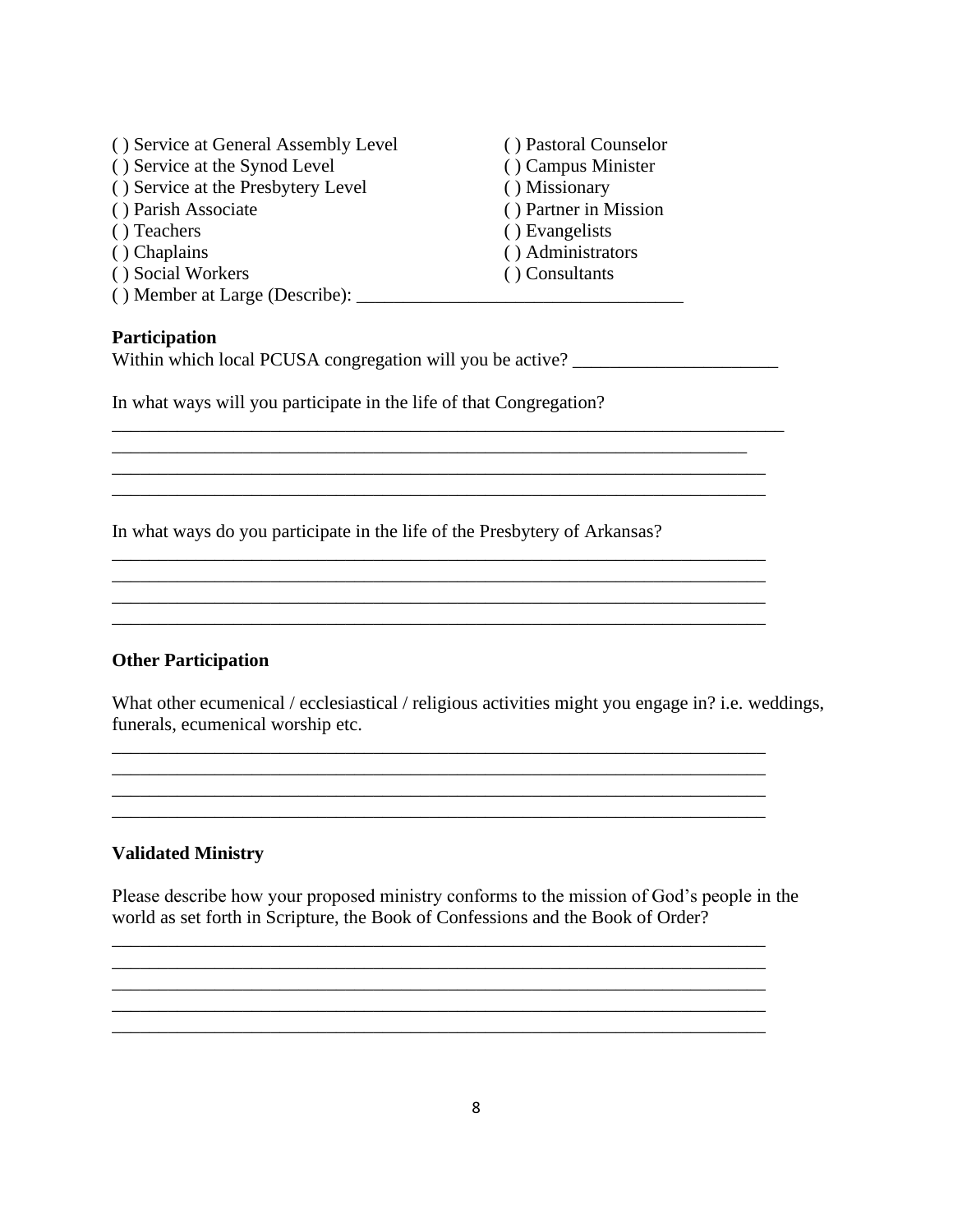Describe your proposed ministry or pastoral care serves and aids others, and enables the ministries of others.

\_\_\_\_\_\_\_\_\_\_\_\_\_\_\_\_\_\_\_\_\_\_\_\_\_\_\_\_\_\_\_\_\_\_\_\_\_\_\_\_\_\_\_\_\_\_\_\_\_\_\_\_\_\_\_\_\_\_\_\_\_\_\_\_\_\_\_\_\_\_

\_\_\_\_\_\_\_\_\_\_\_\_\_\_\_\_\_\_\_\_\_\_\_\_\_\_\_\_\_\_\_\_\_\_\_\_\_\_\_\_\_\_\_\_\_\_\_\_\_\_\_\_\_\_\_\_\_\_\_\_\_\_\_\_\_\_\_\_\_\_  $\ldots$  . The contribution of the contribution of the contribution of the contribution of the contribution of the contribution of the contribution of the contribution of the contribution of the contribution of the contribut  $\mathcal{L}_\mathcal{L} = \mathcal{L}_\mathcal{L} = \mathcal{L}_\mathcal{L} = \mathcal{L}_\mathcal{L} = \mathcal{L}_\mathcal{L} = \mathcal{L}_\mathcal{L} = \mathcal{L}_\mathcal{L} = \mathcal{L}_\mathcal{L} = \mathcal{L}_\mathcal{L} = \mathcal{L}_\mathcal{L} = \mathcal{L}_\mathcal{L} = \mathcal{L}_\mathcal{L} = \mathcal{L}_\mathcal{L} = \mathcal{L}_\mathcal{L} = \mathcal{L}_\mathcal{L} = \mathcal{L}_\mathcal{L} = \mathcal{L}_\mathcal{L}$  $\overline{\phantom{a}}$  , and the contribution of the contribution of the contribution of the contribution of the contribution of the contribution of the contribution of the contribution of the contribution of the contribution of the

\_\_\_\_\_\_\_\_\_\_\_\_\_\_\_\_\_\_\_\_\_\_\_\_\_\_\_\_\_\_\_\_\_\_\_\_\_\_\_\_\_\_\_\_\_\_\_\_\_\_\_\_\_\_\_\_\_\_\_\_\_\_\_\_\_\_\_\_\_\_

\_\_\_\_\_\_\_\_\_\_\_\_\_\_\_\_\_\_\_\_\_\_\_\_\_\_\_\_\_\_\_\_\_\_\_\_\_\_\_\_\_\_\_\_\_\_\_\_\_\_\_\_\_\_\_\_\_\_\_\_\_\_\_\_\_\_\_\_\_\_

\_\_\_\_\_\_\_\_\_\_\_\_\_\_\_\_\_\_\_\_\_\_\_\_\_\_\_\_\_\_\_\_\_\_\_\_\_\_\_\_\_\_\_\_\_\_\_\_\_\_\_\_\_\_\_\_\_\_\_\_\_\_\_\_\_\_\_\_\_\_

Will the organization that you are going to work for have a supervisory structure that encourages and monitors your professional development? Please describe.

How will you reconcile any differences between the mission and scope of the organization if that mission and scope differ with the reformed theology as set forth in the Book of Confessions and the Book of Order?

 $\overline{\phantom{a}}$  , and the contribution of the contribution of the contribution of the contribution of the contribution of the contribution of the contribution of the contribution of the contribution of the contribution of the

Other as designated by the Committee on Ministry

## **APPLICATION FOR VALIDATED MINSITRY**

 $\mathcal{L}_\text{max} = \mathcal{L}_\text{max} = \mathcal{L}_\text{max} = \mathcal{L}_\text{max} = \mathcal{L}_\text{max} = \mathcal{L}_\text{max} = \mathcal{L}_\text{max} = \mathcal{L}_\text{max} = \mathcal{L}_\text{max} = \mathcal{L}_\text{max} = \mathcal{L}_\text{max} = \mathcal{L}_\text{max} = \mathcal{L}_\text{max} = \mathcal{L}_\text{max} = \mathcal{L}_\text{max} = \mathcal{L}_\text{max} = \mathcal{L}_\text{max} = \mathcal{L}_\text{max} = \mathcal{$ 

I certify that I know the contents of this application signed by me and the statements in the application are a true and correct representation of my proposed Ministry activities for a validated ministry.

I make the following motion: *that my application for validated ministry be approved*

Signature

Name:

\_\_\_\_\_\_\_\_\_\_\_\_\_\_\_\_\_\_\_\_\_\_\_\_\_\_\_\_\_\_\_\_\_\_\_\_\_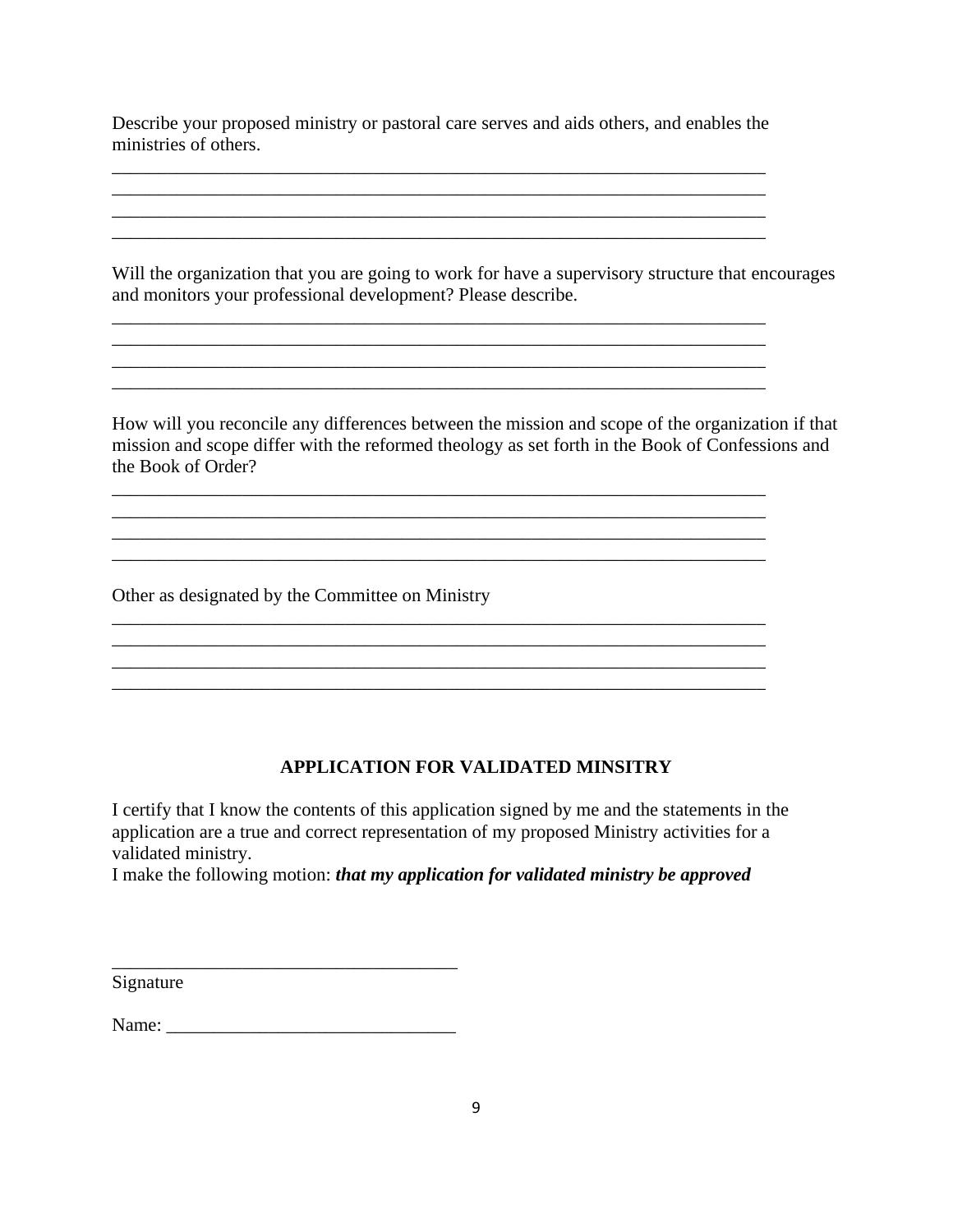#### **AUTHORIZATION FORM FOR BACKGROUND CHECK**

I understand that in connection with my application for Employment, Volunteer Services, and/or Continuous Employment, and/or Volunteer Services the Presbytery of Arkansas, its consultant in, IntelliCorp, their agents or employees may be performing, requesting, obtaining or conducting a background check on me. This background check may include an inquiry into my Employment History, Education, General Character or Reputation, Work Experience, Volunteer Experience, Driving, and/or Criminal History. If my position involves handling money and/or having access to monies and/or other transferable monetary instruments, my Credit History may also be checked.

I understand that the Presbytery of Arkansas may rely on any part of all of this Information in determining whether to extend an offer of Employment / Volunteers' duties to me. I further understand that if any adverse action is taken by the Presbytery of Arkansas**,** or if the Presbytery of Arkansas chooses not to extend an offer of Employment / Volunteer duties to me based upon the Information, that I will be provided a copy of such Information along with a summary of my rights under the Fair Credit Reporting Act.

I understand that the background check, which may be performed by Investigators, is being performed as part of the process to evaluate me prior to Employment / Volunteer assignments, and is not conducted for any purpose other than in connection with my Application for Employment, Volunteer status and/or my eligibility for Continued Employment / Volunteer Duties.

I have read this Pre-Employment and Continued Employment / Volunteer Disclosure and by signing below, hereby authorize Investigators to conduct a background check as described herein in conjunction with my application for employment/volunteer duties. I hereby release any and all Investigators, including the Presbytery of Arkansas, from any and all liability related to the procurement or disclosure of any information provided by me or obtained about me in connection with my Application with Employer / Organization to the Synod of the Sun and its

affiliated churches, agencies and institutions. I further direct and authorize Investigators to conduct the background check and further authorize any third parties who may be the custodians of or in possession of the requested Information, to disclose such Information to Investigators in connection with this background check.

Although furnishing your Social Security Number is not optional, it shall be used for NO other purpose than to make the process for conducting a background search more accurate. It shall not be sold, or in any way transferred to a third party except for the express purpose of conducting the background check.

| <b>Street</b>              | City<br>PRESBYTERY OF ARKANSAS | <b>State</b>                      | Zip |  |
|----------------------------|--------------------------------|-----------------------------------|-----|--|
|                            |                                |                                   |     |  |
| <b>Former Address:</b>     |                                |                                   |     |  |
| <b>Street</b>              | City                           | <b>State</b>                      | Zip |  |
|                            |                                |                                   |     |  |
| <b>Current Address:</b>    |                                |                                   |     |  |
|                            |                                |                                   |     |  |
| Date of Birth              |                                | Former Last Name(s) if applicable |     |  |
| <b>Printed Name</b>        |                                | Social Security Number            |     |  |
|                            |                                |                                   |     |  |
| <b>Applicant Signature</b> | Date                           |                                   |     |  |
|                            |                                |                                   |     |  |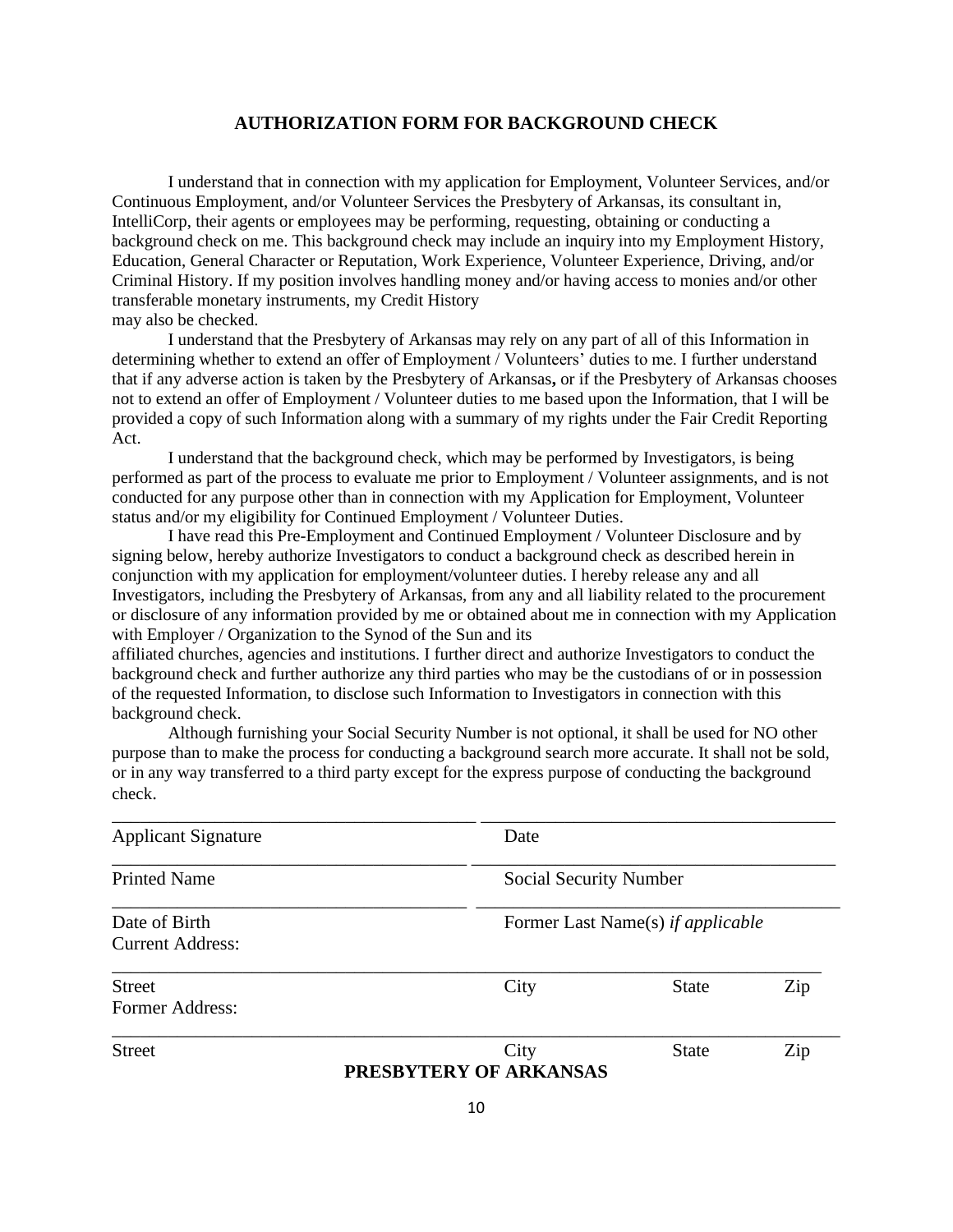### **Committee on Ministry**

### **Application for Renewal of Ministry Validation & Housing or Manse Allowance**

**Please complete and return this form to the presbytery office no later than January each year**. Either complete the report online at www.presbyteryofarkansas.org; or mail it back to the Presbytery office with attention to Lynn Condra; or fax it to the Presbytery office with attention to Lynn Condra at 501.224.2429, or email the report to Lynn Condra at [centraldce@sbcglobal.net.](mailto:centraldce@sbcglobal.net)

### **Residency and or work requirement:**

| City/State/Zip:                                 |                       |
|-------------------------------------------------|-----------------------|
|                                                 |                       |
| <b>Ecclesiastical Designation</b> (Please mark) |                       |
| () Service at General Assembly Level            | () Pastoral Counselor |
| () Service at the Synod Level                   | () Campus Minister    |
| () Service at the Presbytery Level              | () Missionary         |
| () Parish Associate                             | () Partner in Mission |
| () Teachers                                     | () Evangelists        |
| () Chaplains                                    | () Administrators     |
| () Social Workers                               | () Consultants        |
|                                                 |                       |

### **Participation**

Within which PCUSA congregations are you active? \_\_\_\_\_\_\_\_\_\_\_\_\_\_\_\_\_\_\_\_\_\_\_\_\_\_\_\_\_\_\_\_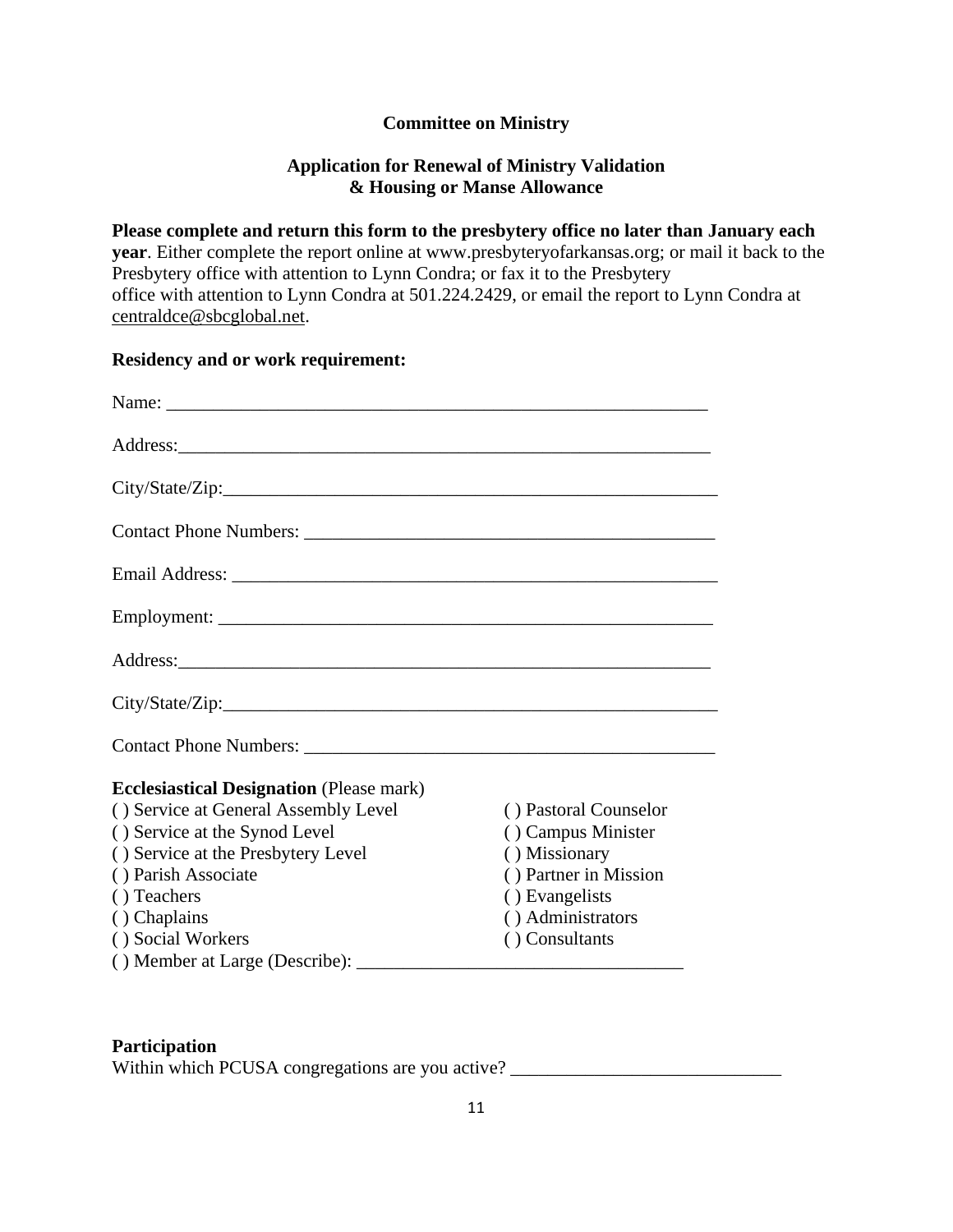In what ways do you participate in the life of that Congregation?

In what ways do you participate in the life of the Presbytery of Arkansas? Include the presbytery meeting that you attended this past year. If you have not attended a meeting, please state why.

<u> 1989 - Johann Harry Harry Harry Harry Harry Harry Harry Harry Harry Harry Harry Harry Harry Harry Harry Harry</u>

#### **Other Participation**

What other ecumenical / ecclesiastical / religious activities did you engage in? i.e. weddings, funerals, ecumenical worship etc.

<u> 1989 - Johann Stoff, deutscher Stoff, der Stoff, der Stoff, der Stoff, der Stoff, der Stoff, der Stoff, der S</u>

#### **Validated Ministry**

Describe your Work as a clergyperson: (List all positions held, whether secular or religious, including self-employment).

<u> 1980 - Johann Barn, amerikan basar basa dan basa dan basa dan basa dan basa dan basa dan basa dan basa da</u>

Describe your ministry or pastoral care for which you are responsible:

Other as designated by the Committee on Ministry

**Concerns or Suggestions for the Committee on Ministry**